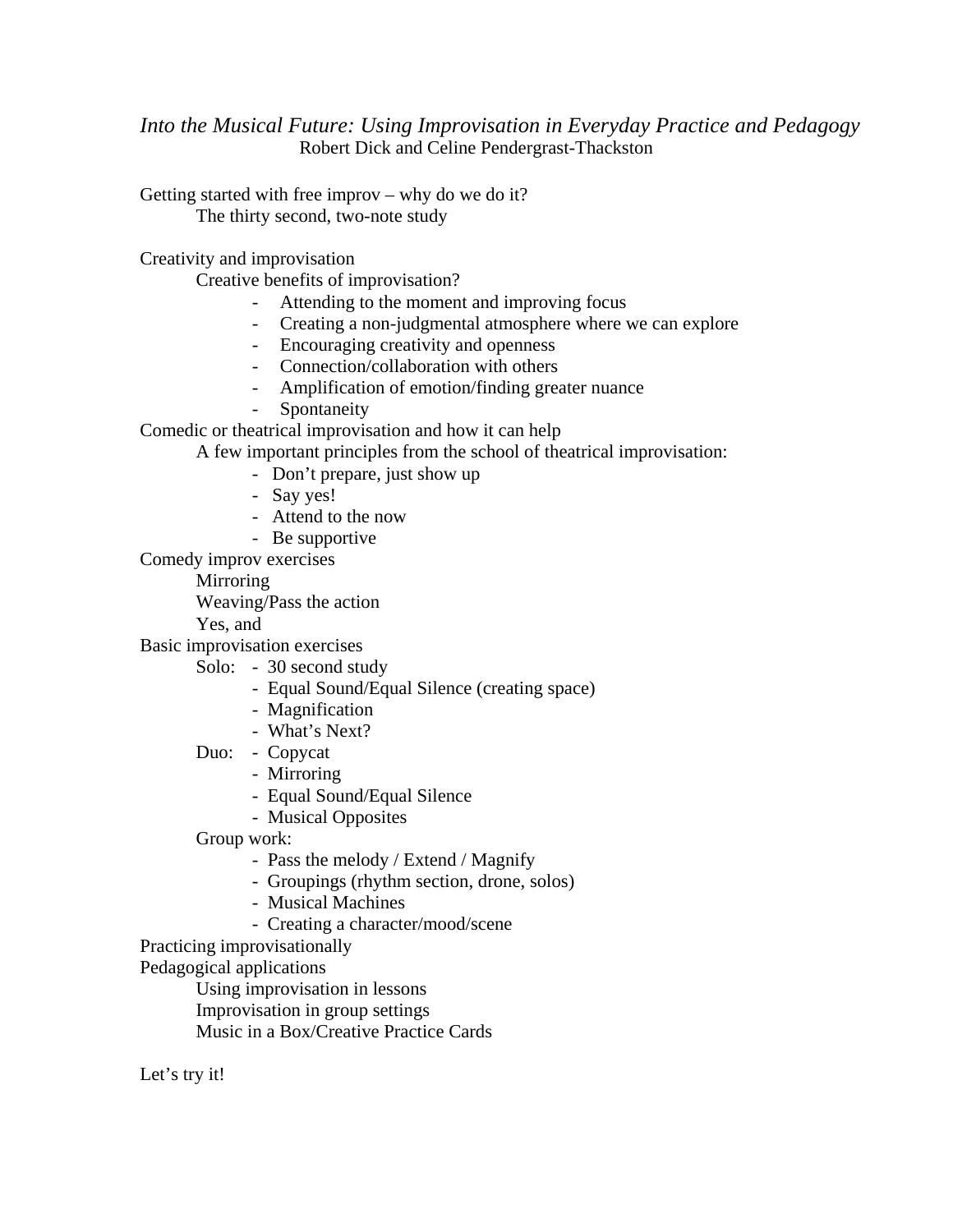### **Resources**

## Musical Improvisation

- Agrell, Jeffrey. *Improvisation Games for Classical Musicians.* GIA Publications, 2008.
- Bailey, Derek. *Improvisation: Its Nature and Practice in Music.* De Capo Press, 1993.
- Chase, Mildred. *Musical Improvisation from the Inside Out.* Creative Arts Book Company, 1988.
- Theatrical and Comedic Improvisation
- Johnstone, Keith. *Improvisation and the Theatre.* Theatre Arts Books, 1987. (highly recommended!)
- Madsen, Patricia. *Improv Wisdom: Don't Prepare, Just Show Up.* Harmony/Bell Tower Publishing, 2005. (also highly recommended!)
- Spolin, Viola. *Theatre Games for the Classroom: A Teacher's Handbook.* Northwestern University Press, 1986.
- Spolin, Viola. *Improvisation for the Theatre.* Northwestern University Press, 1999.
- Stanislavski, Constantin. *An Actor Prepares.* Theatre Arts Book, 1989.

### Helpful Books for the Creative Musician

- Bruser, Madeline. *The Art of Practicing: A Guide to Making Music from the Heart.* Harmony/Bell Tower Publishing, 1999.
- Cameron, Julia. *The Artist's Way.* Tarcher Publishing, 2002.
- Green, Barry, and Timothy Gallwey. *The Inner Game of Music.* Doubleday, 1986.
- Nachmanovitch, Steven. *Free Play: Improvisation in Life and Art.* Tarcher Publishing, 1991.
- Ristad, Eloise. *A Soprano on Her Head.* Real People Press, 1981.
- Tharpe, Twyla. *The Creative Habit: Learn It and Use It for Life.* Simon and Schuster, 2005.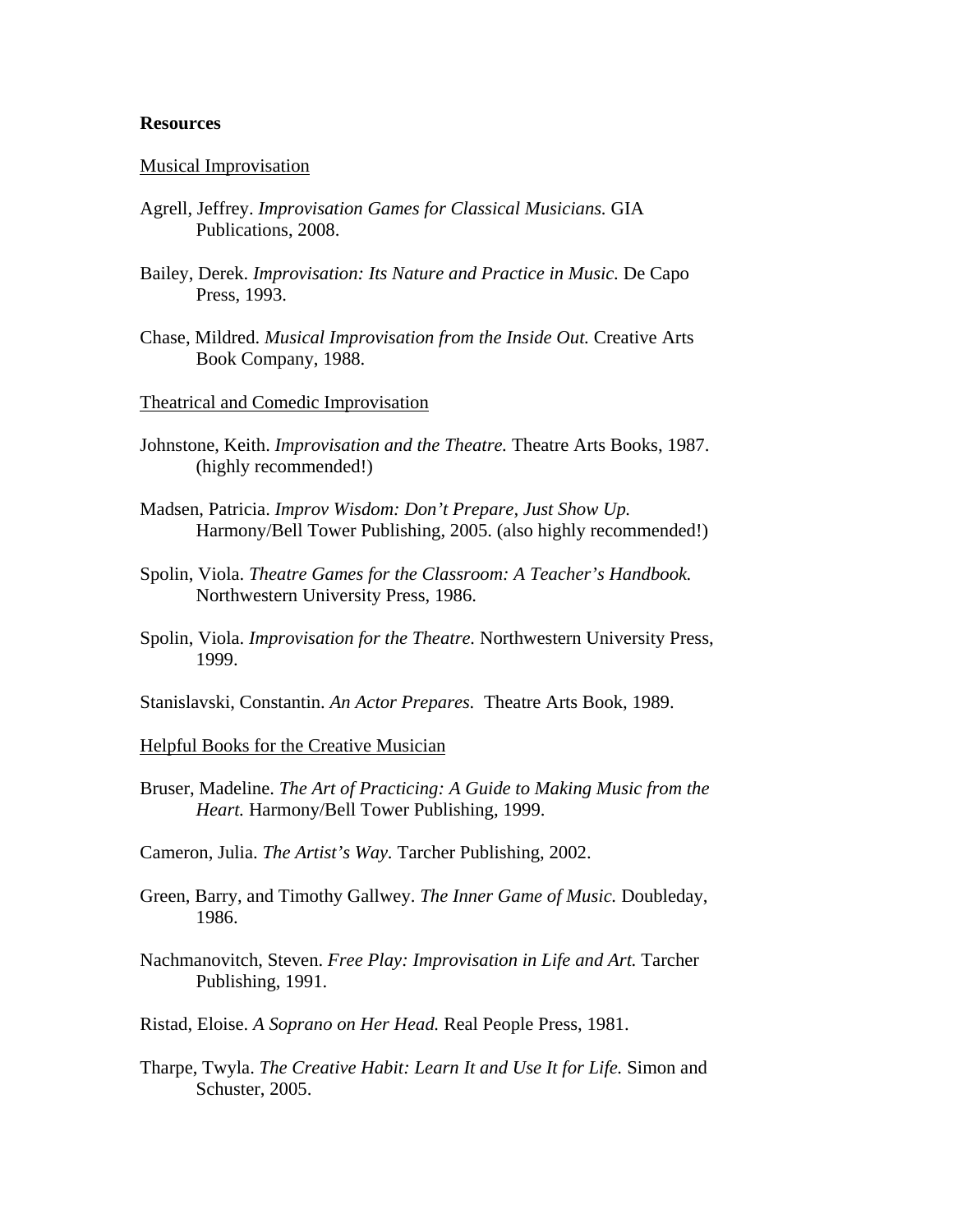- Werner, Kenny. *Effortless Mastery: Liberating the Master Musician Within.*  Jamey Aebersold Press, 1996.
- Westney, William. *The Perfect Wrong Note: Learning to Trust Your Musical Self.* Amadeus Press, 2006.

# Websites

Improvisational Theatre Games: http://www.humanpingpongball.com/improv\_games.html

Tom Hall's Free Improvisation: http://www.freeimprovisation.com

Sarah Stiles Music (Music in a Box and other improvisational music resources): http://www.sarahstilesmusic.com/sarahstiles\_home.htm

Improvisation and the Classical Musician (Eric Edberg): http://classicalimprov.blogspot.com http://improvclass.wordpress.com

Music for People: http://www.musicforpeople.org/resources.html

Creative Practice Cards (Jennifer Keeney): http://www.jenniferkeeney.com/creative\_practice\_cards.html

International Society of Improvised Music: http://isim.edsarath.com/index.htm

© 2008 Robert Dick and Celine Pendergrast-Thackston, please credit if reprinting.

Need more info? Write us: robert@robertdick.net and celine.thackston@gmail.com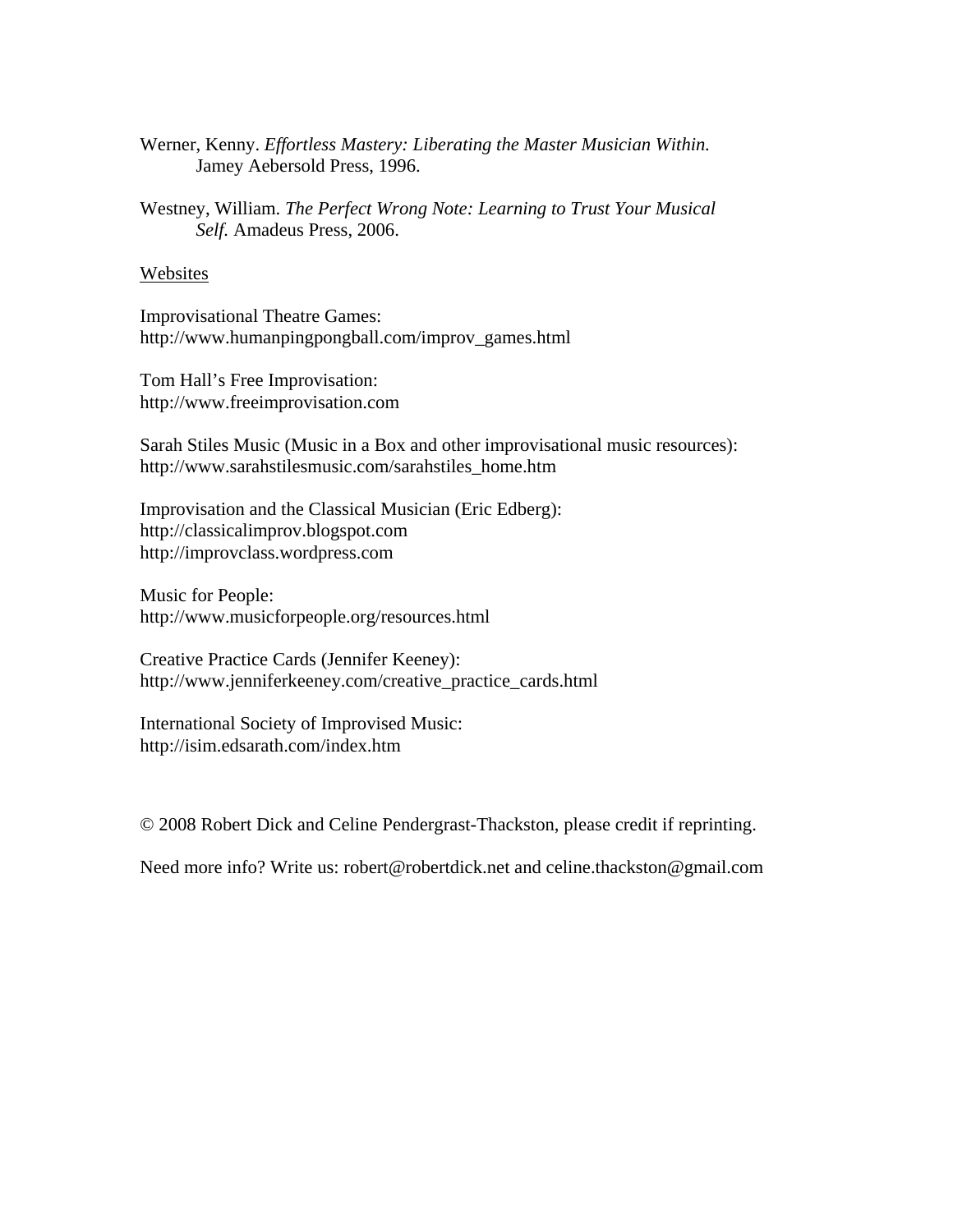# **Thirty Creative Seconds -- Opening the Improvisational Door**

# by Robert Dick

For most classical flutists (and other classical musicians, too) improvisation is a mystery, and the prospect of delving into improvising often provokes an intense avoidance reaction that is psychologically and emotionally loaded. Improvisation is regarded as a zone of inadequacy, with failure in its purest form the sure outcome of any attempt. Why should anyone feel this way? When we see people improvising, we are not watching members of some supra-human species in action -- they are just the same as we.

I was thirteen years old when I first encountered improvisation. A fellow music camper sat at the piano and played by ear, and I was totally blindsided. Where did this come from? How did she do it? I was clueless, and my mind was totally blown when she said "I don't know, its just something I do. My Aunts and Uncles all do this when the family gets together". I was enormously impressed by the natural way that music just flowed from her. I was sure that this was a higher order of musical talent than I had and that there was never anything I could do about it.

Why did I assume so strongly that I couldn't improvise? I had never even tried.

The answer is that because my flute teachers never mentioned my own creativity, I came to assume that I was not creative. In speaking with hundreds of flutists and other classically trained musicians over the past several decades, it turns out that this experience was by no means unique! (Hopefully, teachers are becoming ever more conscious of the effect of what isn't said as well as that of what is.) It was a combination of "life force" itself and the influence of several wonderful non-flutist, non-classical musicians who encouraged me to try to improvise. And I would like to encourage you.

The most important message I can possibly get across to the classically trained musician is this simple statement. Put your brain on "record" and your heart on "open" and consider the following:

If you are musical, you are creative.

Now creativity, like tone or technique, needs work to be developed. It is really no different and the enormous practice skills that classical musicians have at their command can easily be broadened to embrace creativity as well as re-creativity. Accept the idea that one may be virtuosic in many aspects of playing and simultaneously be a complete beginner as an improvisor. Embrace the excitement and joy of being a beginner. Put aside fears of failure and the tendency to judge oneself with every breath. Relax, and now we'll start.

What does "improvisation" mean, anyway?

Improvisation is the most common form of music-making worldwide and it has countless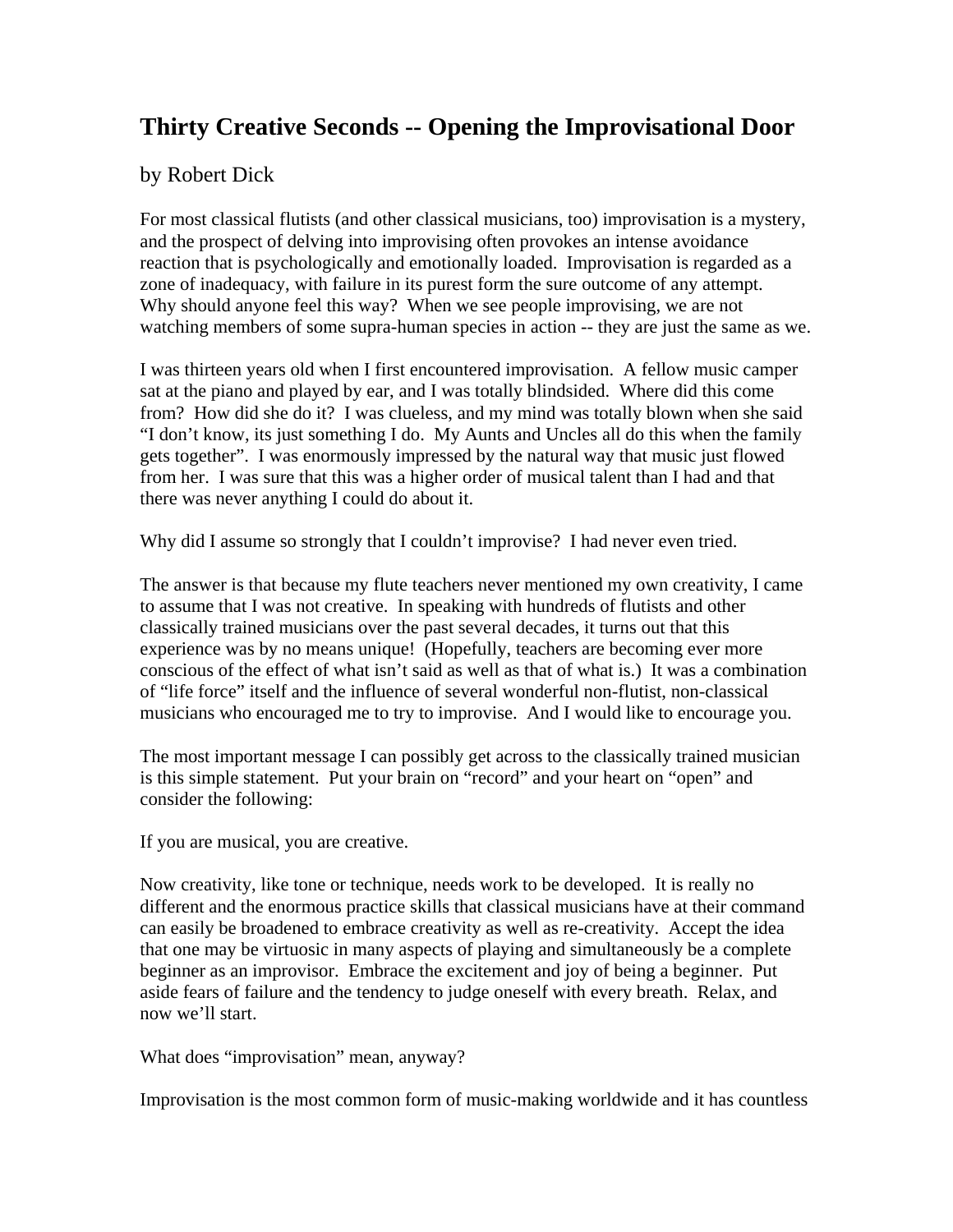forms and degrees. As classically trained flutists, let's not worry about bebop, about chords, changes, modes, ragas, eastern European odd meters, etc, etc. All this can be learned later if desired. I find the best way to start is with the following simple excercise in looking into the musical future:

The 30-second, two-note study -- Often we fear playing "wrong" notes. So all the notes in this excercise will be correct. Pick any two notes, A-natural and B-natural, for example. You may play these two notes in all octaves, tone colors, articulations and dynamics, but only use the two notes you have selected. Thus no wrong notes are possible and you will be free to think about other musical aspects, directions and dimensions.

A common misunderstanding on the part of non-improvisors is the assumption that the improvisor's mind goes into a Zen-like blankness and the music is "beamed in" from the cosmos. It is not that way at all. The improvisor's mind is an active place in which consciousness of the immediate past and future is vivid and the image of the mu sical future is forming both mid-range and long- range. It's just like speaking. We know precisely what we have just said and will say next, while sentences are forming in our minds and the subjects we'll speak about in the coming minutes are taking form in a much less defined way that becomes clearer as we approach.

Developing the skill of looking into the musical future takes practice, so we'll start with a length of time that is easy to imagine, 30 seconds. Visualize an arc of energy that travels 30 seconds into the future and seek to feel that length of time. Playing for precisely 30 seconds is not the goal here, but we want to be close, so a 30-second statement that lasts fifteen seconds isn't acceptable, nor is one that goes way overtime. If you fi nd that, at first, you don't have a feel for the time, look at a clock while you play. But please get away from the clock as soon as you possibly can. You really won't need it for very long, if at all.

The next step is to choose a spirit, a subject for your improvisation. In choosing your subject, speak with yourself in any way that you like. It's your internal dialogue and its nature is entirely up to you. There are no "wrongs". You might want to approach the improvisation technically, saying "I'll start with short notes and gradually lengthen them." Or you may wish to be imagistic and think of a kitten pouncing on a leaf as it blows through a garden. Or a space journey. or the taste of a fabulous cup of tea. Possibilities are infinite. What matters only is that you define something to yourself so that you can begin to play with a musical concept already formed and you are in tune with the spirit of how you would like the piece to be. Then, prepared with your chosen pair of notes and a sense of 30 seconds, play.

It is very important, and much more rewarding, if you concentrate on where you are going musically without judging yourself and your flute playing while you play. This will only divide your energy and lead to frustration. The time to reflect is after your 30 second piece is over. Think about it. How much of your image was portrayed, how much of the spirit, the feeling was expressed? Don't say "@\$%^# nothing!!"; Some of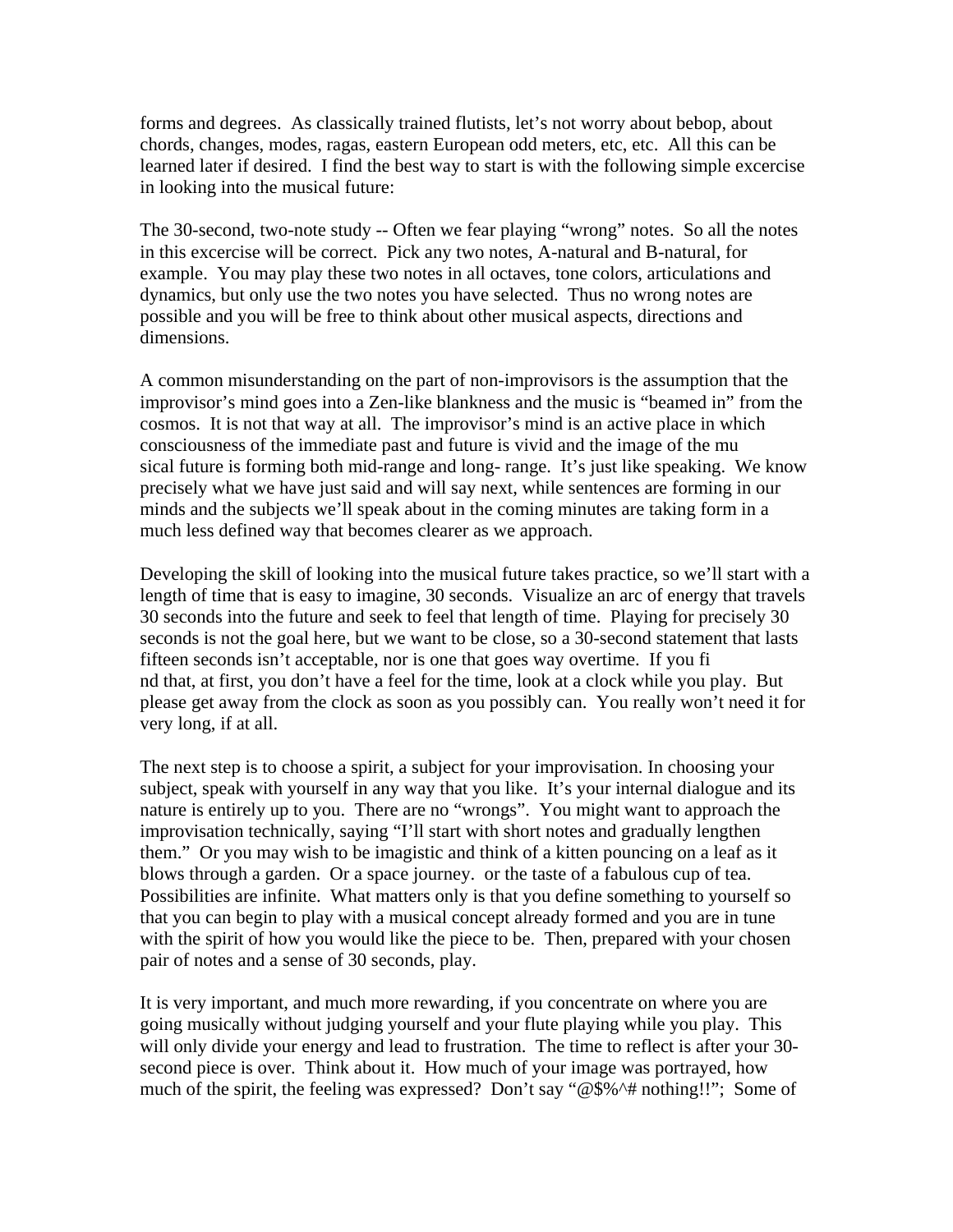your objective was realized. Congrats.

Now spend 30 seconds thinking about what you played and how you could make it better. Then play for another 30 seconds. Repeat this cycle of thinking for 30 seconds, then playing for thirty seconds five times. You'll be surprised at how much music there is inside of you. Remember that negative internal dialogue drains your energy and that constructive dialogue gives you energy. Focus on how to improve your piece. Does it need a clearer ending? What is a good way to make one? Stuff like that. After five gorounds it will be time to choose a different pair of notes for another five cycles, or it will time to practice something else. I recommend five cycles because the mental and emotional work required takes us past the surface and makes us look deeper within ourselves. It sometimes happens that a 30-second piece gets better over the first two or three times and then gets worse. Don't quit! It just means that your concentration on this type of work needs strengthening, and there is only one way to develop that strength. It's the same way you'll get to Carnegie Hall.

By trying out lots of different two-note pairings, a sense of the nature of each pair will develop. Should you want to express anger, (it's part of life and art, too), then the perfect fifth with its sense of stability, nobility and repose would be a problematic choice, while the angular major seventh can provide more spikes and sputters. That same major seventh, when played lyrically, can truly communicate longing, through its implied need of resolution.

When you do the 30-second study daily  $-$  it does take only five minutes, so hold the excuses, please -- you'll find to your delight that after some days, two notes won' t be enough and 30 seconds will feel confining. Begin opening up the parameters by allowing yourself more notes; one at a time usually works best. Opening the time in gradual increments also is often the best path. Take a full minute, then gradually more. As long as you can sense the time frame you've chosen, you're ready to handle it. Many times experienced improvisors will discuss only length before starting to play together. "About ten minutes? OK." may be the entire pre-performance, or pre-rehearsal planning.

Improvising with other players can be the most wondrous of musical experiences. A real key to making this work is a bit of defining before playing. Time frame, spirit, musical materials. In order for an improvised piece (or a composition for that matter) to work, it has to be about something, and that means that it also is not about everything else. So it can be very effective for a group of flutists to decide, for example, that they'll use key clicks only to begin, then move to breath sounds and whispertones, then staccato notes, etc. This will work much better than "Lets go!" until you have garnered enough experience.

Remember that, in group improvisation, each player does not have to play all the time. If you don't know what to play at a given moment, stop and listen to what the others are doing. Let them inspire you to answer them. Above all, when you improvise either alone or with others, play what you are singing inside. Avoid "finger playing" where you don't know how you will sound before you play.